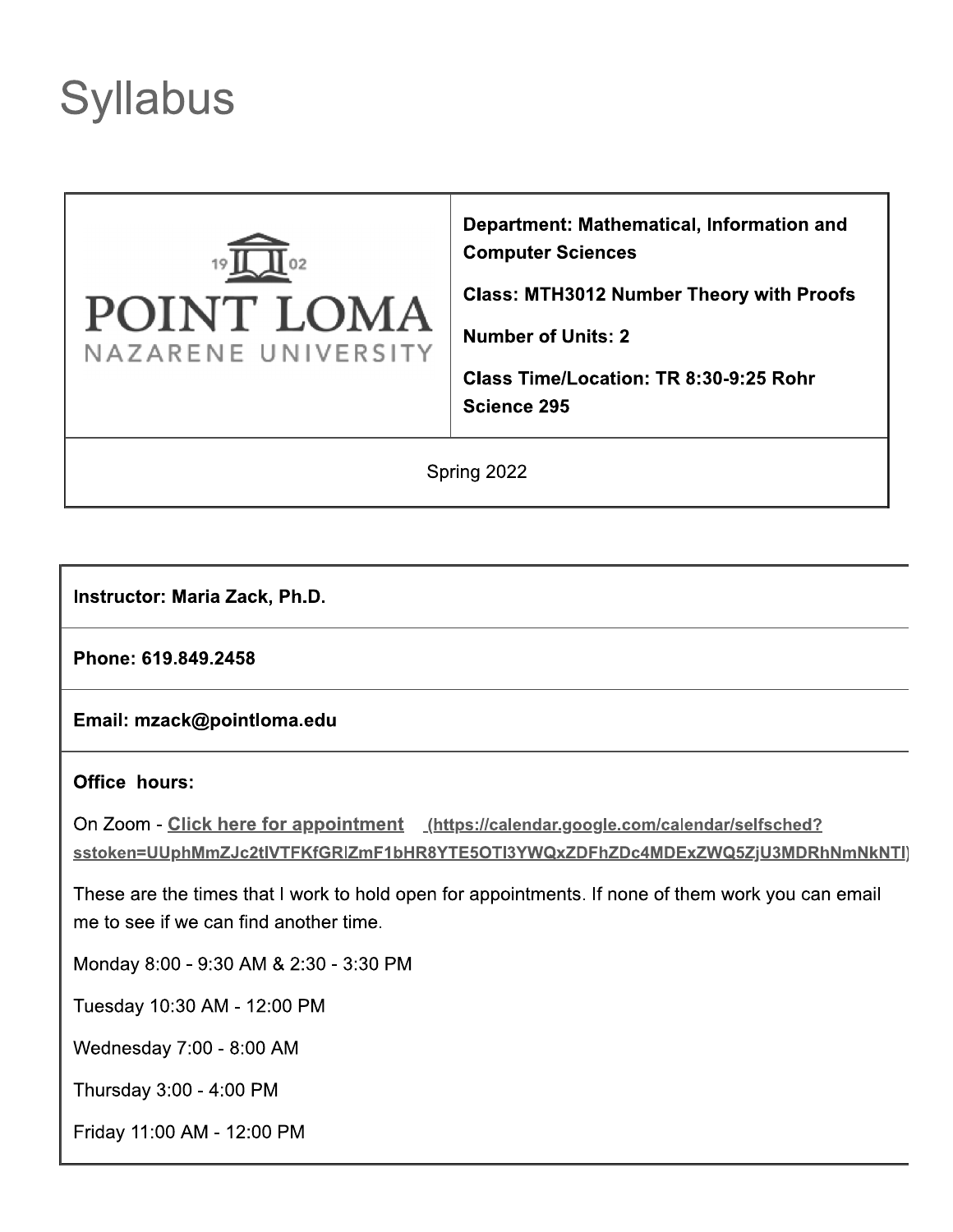# **PLNU Mission**

#### To Teach  $\sim$  To Shape  $\sim$  To Send

Point Loma Nazarene University exists to provide higher education in a vital Christian community where minds are engaged and challenged, character is modeled and formed, and service is an expression of faith. Being of Wesleyan heritage, we strive to be a learning community where grace is foundational, truth is pursued, and holiness is a way of life.

#### **Department Mission**

The Mathematical, Information, and Computer Sciences department at Point Loma Nazarene University is committed to maintaining a curriculum that provides its students with the tools to be productive, the passion to continue learning, and Christian perspectives to provide a basis for making sound value judgments.

#### **COURSE DESCRIPTION**

MTH 3012 - Number Theory with Proofs (2)

An introduction to proofs using the study of natural numbers, integers, prime factorization, divisibility, congruences, multiplicative functions, continued fractions, quadratic residues. Methods used include investigation, conjecture, inductive and deductive proofs. Offered on a Quad basis.

Prerequisite(s): MTH 1074 with a grade of C- or higher.

### **COURSE LEARNING OUTCOMES**

- 1. Students will be able to write proofs.
- 2. Students will be able to demonstrate facility with algebraic structures.
- 3. Students will be able to speak about their work with precision, clarity and organization.
- 4. Students will be able to write about their work with precision, clarity and organization.
- 5. Students will collaborate effectively in teams.
- 6. Students will be able to identify, locate, evaluate, and effectively and responsibly use and cite information for the task at hand.
- 7. Students will be able to gather relevant information, examine information and form a conclusion based on that information.

### **REQUIRED TEXTS AND RECOMMENDED STUDY RESOURCES**

Elementary Number Theory by Gareth Jones and J. Mary Jones

### **COURSE CREDIT HOUR INFORMATION**

In the interest of providing sufficient time to accomplish the stated Course Learning Outcomes, this class meets the PLNU credit hour policy for a 2 unit class delivered over fifteen weeks. Specific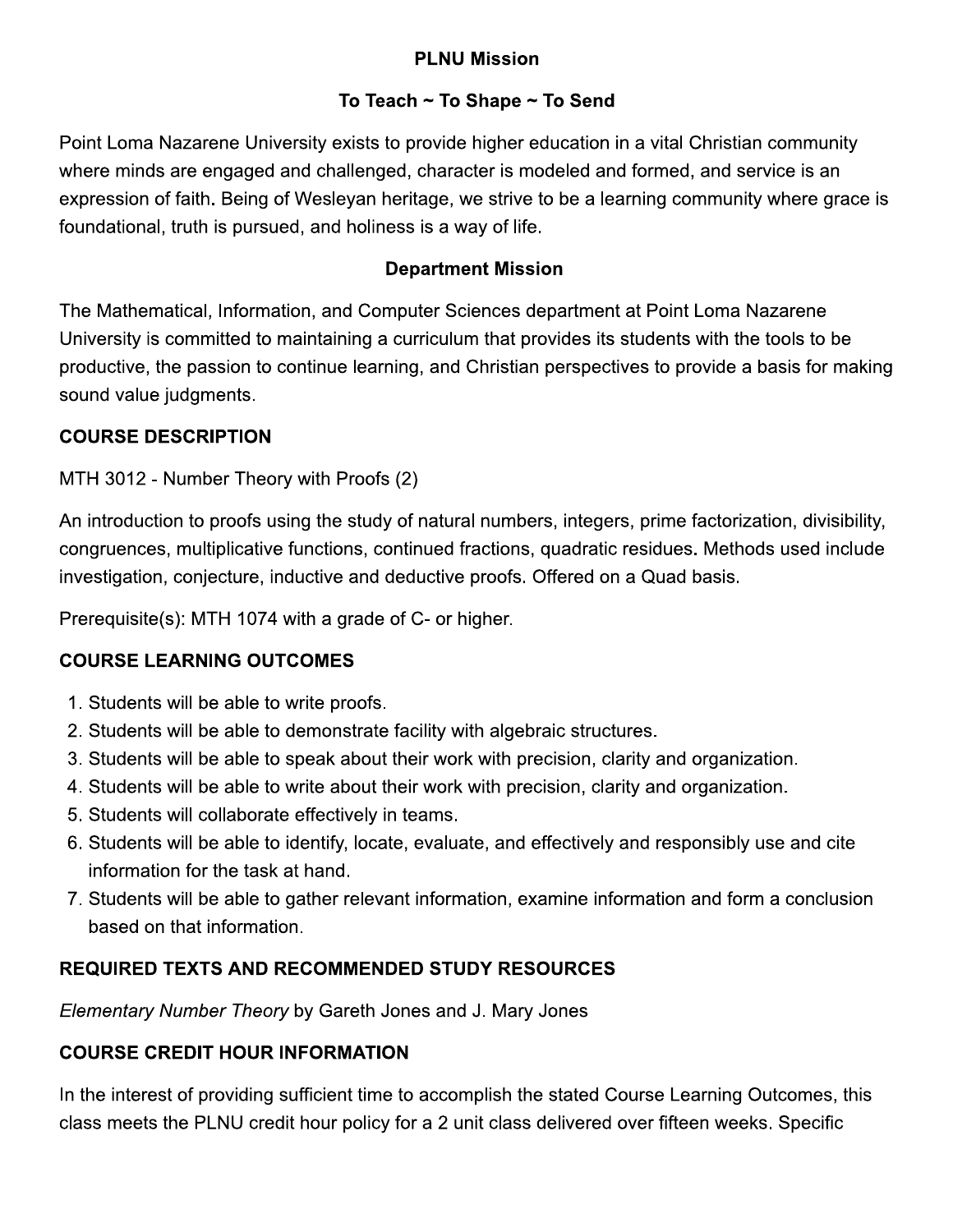details about how the class meets the credit hour requirement can be provided upon request. (Based on 37.5 hours of student engagement per credit hour.)

### **ZOOM SESSION EXPECTATIONS**

- Treat this like any other class, and show up to the Zoom session on time.
- Turn on camera and make sure your camera is turned on for the entire length of the class.
	- ∘ If you need to have camera turned off an email MUST be sent to me prior to class otherwise I will consider this an unexcused absence.
	- Excused reasons for intermittent camera being off: need to use the restroom, needing to protect roommate.
- Participate with the class by unmuting OR using the chat.
- Make sure you are in a quiet space (when possible) free of distractions.
	- o Students will not be considered present in class if they are driving a car, at work etc.
	- You should reserve this class time just like you would if you were face to face.
- Once PLNU returns to face-to-face learning, unless you have an EAC accommodation (i.e., Isolation/Quarantine, Concussion, Remote Accommodation), you may not participate via remote learning.
- Please keep in mind that PLNU's absence policy states that you may not surpass 20% of our class sessions.

#### **ASSESSMENT AND GRADING**

#### **Graded Components**

- Homework: Homework will be assigned daily and will be due at the start of class the Thursday of the following week. But do your homework every day or you will end up struggling.
- Projects: There will be projects assigned some weeks and they will replace class meetings so that if it is a group project, you will have the class time to work on them.
- Proof of the Week: There will be 4-5 of these proofs assigned throughout the semester. They are an opportunity for you to show your progress in proof writing and they will be graded very carefully.
- Examinations and the Final Examination. Examinations and the Final Examination will include problems and questions over material assigned in the text, readings and handouts, as well as material presented in class. No examination shall be missed without prior consent or a welldocumented emergency beyond your control. A score of zero will be assigned for an examination that is missed without prior consent or a well-documented emergency beyond your control. The final exam date and time is set by the university at the beginning of the semester and may not be changed by the instructor. This schedule can be found on the university website and in the course calendar. No requests for early examinations will be approved. Only in the case that a student is required to take three exams during the same day of finals week, is an instructor authorized to consider changing the exam date and time for that particular student.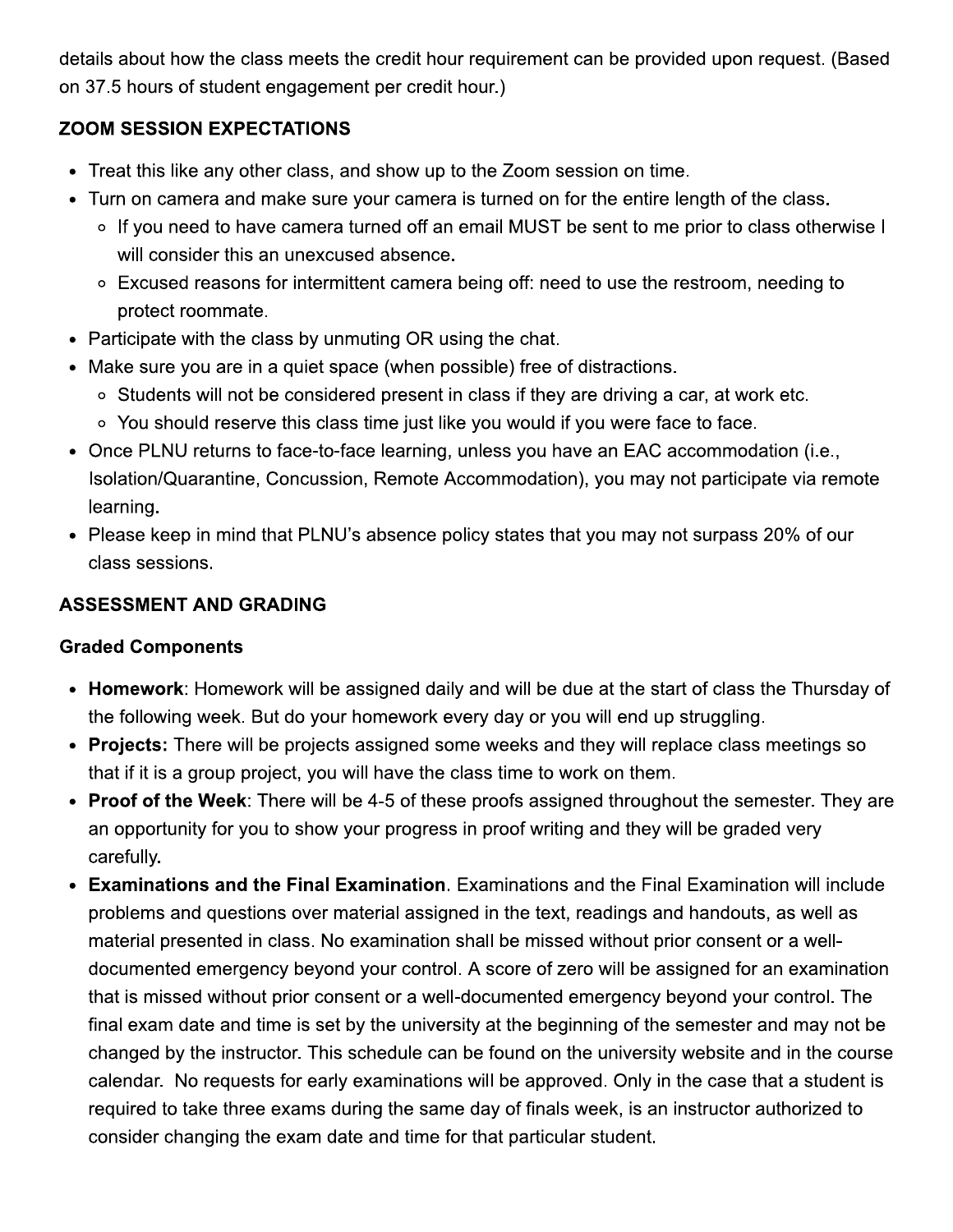- Late work will not be accepted without prior consent or a well-documented emergency. Up to a maximum of one homework assignment will be accepted up to 3 days late provided that consent is received from the professor before it is due. Homework assignments that are submitted late without prior consent will be recorded with a score of zero. If more than half of the homework assignments are submitted on time, then the lowest homework score will be dropped from the calculations of the homework grade.
- The examination schedule is included in the daily schedule. This instructor does not intend to accept excuses such as poor communication with parents, benefactors, surf team sponsors and/or travel agents.

| <b>Grading Distribution Percent</b> |     |
|-------------------------------------|-----|
| Homework                            | 25  |
| Projects                            | 12  |
| Exam                                | 20  |
| Proof of the Week                   | 13  |
| <b>Final Exam</b>                   | 25  |
| Total                               | 100 |

### **Grading Scale**

Grades are based on the number of points accumulated throughout the course with the following exception. A student must pass at least one of the Exam or the Final Exam in order to pass the class. That is, a score of 60% must be achieved on one of the Exams, or else the final grade will be an F regardless of all other point totals. Approximate minimal percentages required to obtain a given grade are:

| <b>Standard Grade Scale Based on Percentages</b> |   |             |         |         |  |
|--------------------------------------------------|---|-------------|---------|---------|--|
|                                                  | А |             |         |         |  |
|                                                  |   | $87.5 - 90$ | 77.5-80 | 67.5-70 |  |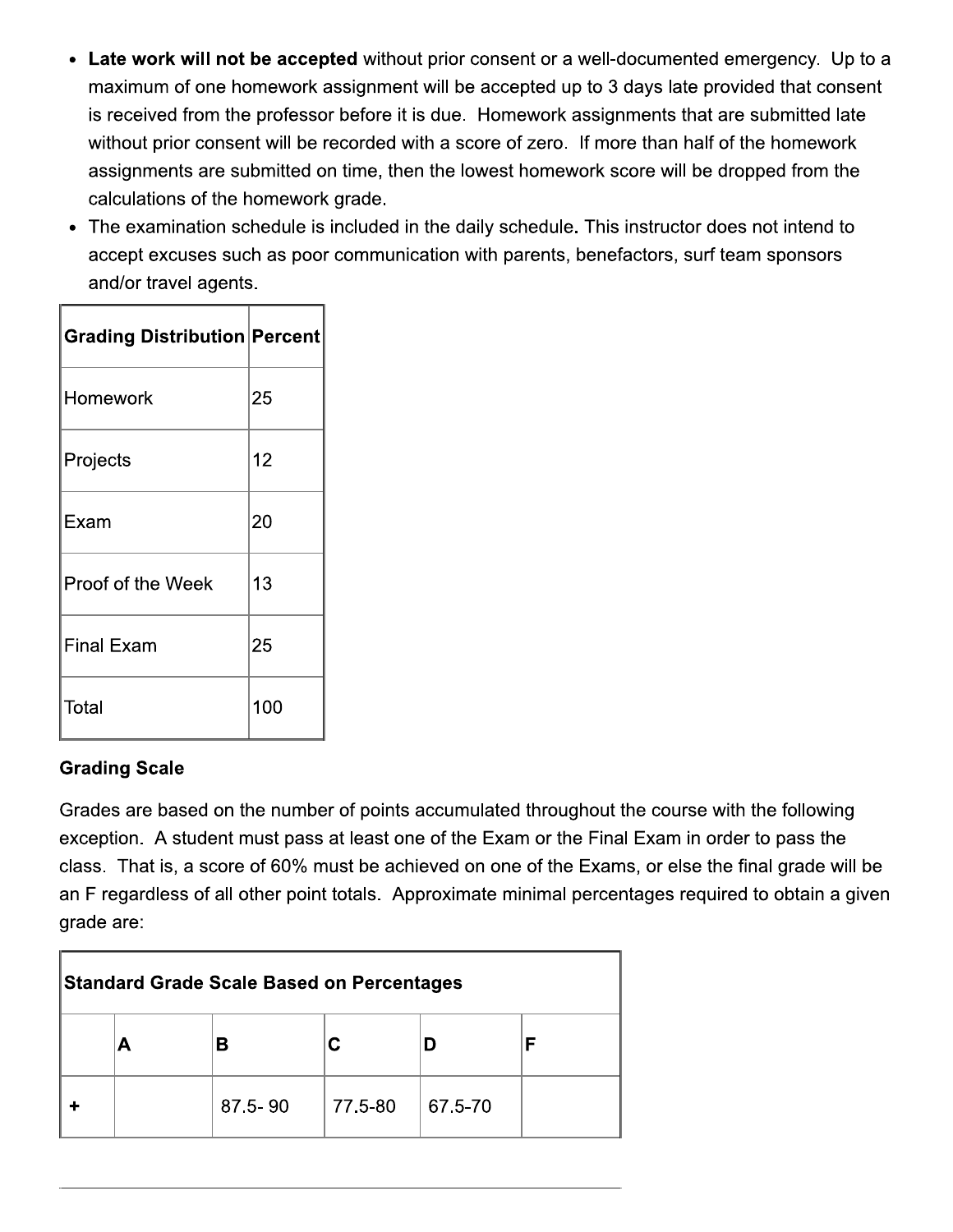| <b>Standard Grade Scale Based on Percentages</b> |              |           |         |                        |          |
|--------------------------------------------------|--------------|-----------|---------|------------------------|----------|
|                                                  | А            | в         |         |                        | F        |
|                                                  | $92.5 - 100$ | 82.5-87.5 |         | 72.5-77.5   62.5 -67.5 | $0 - 60$ |
|                                                  | 90-92.5      | 80-82.5   | 70-72.5 | 60-62.5                |          |

# **STATE AUTHORIZATION**

State authorization is a formal determination by a state that Point Loma Nazarene University is approved to conduct activities regulated by that state. In certain states outside California, Point Loma Nazarene University is not authorized to enroll online (distance education) students. If a student moves to another state after admission to the program and/or enrollment in an online course, continuation within the program and/or course will depend on whether Point Loma Nazarene University is authorized to offer distance education courses in that state. It is the student's responsibility to notify the institution of any change in his or her physical location. Refer to the map on State Authorization (https://www.pointloma.edu/offices/office-institutional-effectivenessresearch/disclosures) to view which states allow online (distance education) outside of California.

### **INCOMPLETES AND LATE ASSIGNMENTS**

All assignments are to be submitted/turned in by the beginning of the class session when they are due—including assignments posted in Canvas. Incompletes will only be assigned in extremely unusual circumstances.

### **CLASS ENROLLMENT**

It is the student's responsibility to maintain his/her class schedule. Should the need arise to drop this course (personal emergencies, poor performance, etc.), the student has the responsibility to follow through (provided the drop date meets the stated calendar deadline established by the university), not the instructor. Simply ceasing to attend this course or failing to follow through to arrange for a change of registration (drop/add) may easily result in a grade of F on the official transcript.

### PLNU COPYRIGHT POLICY

Point Loma Nazarene University, as a non-profit educational institution, is entitled by law to use materials protected by the US Copyright Act for classroom education. Any use of those materials outside the class may violate the law.

# PLNU ACADEMIC HONESTY POLICY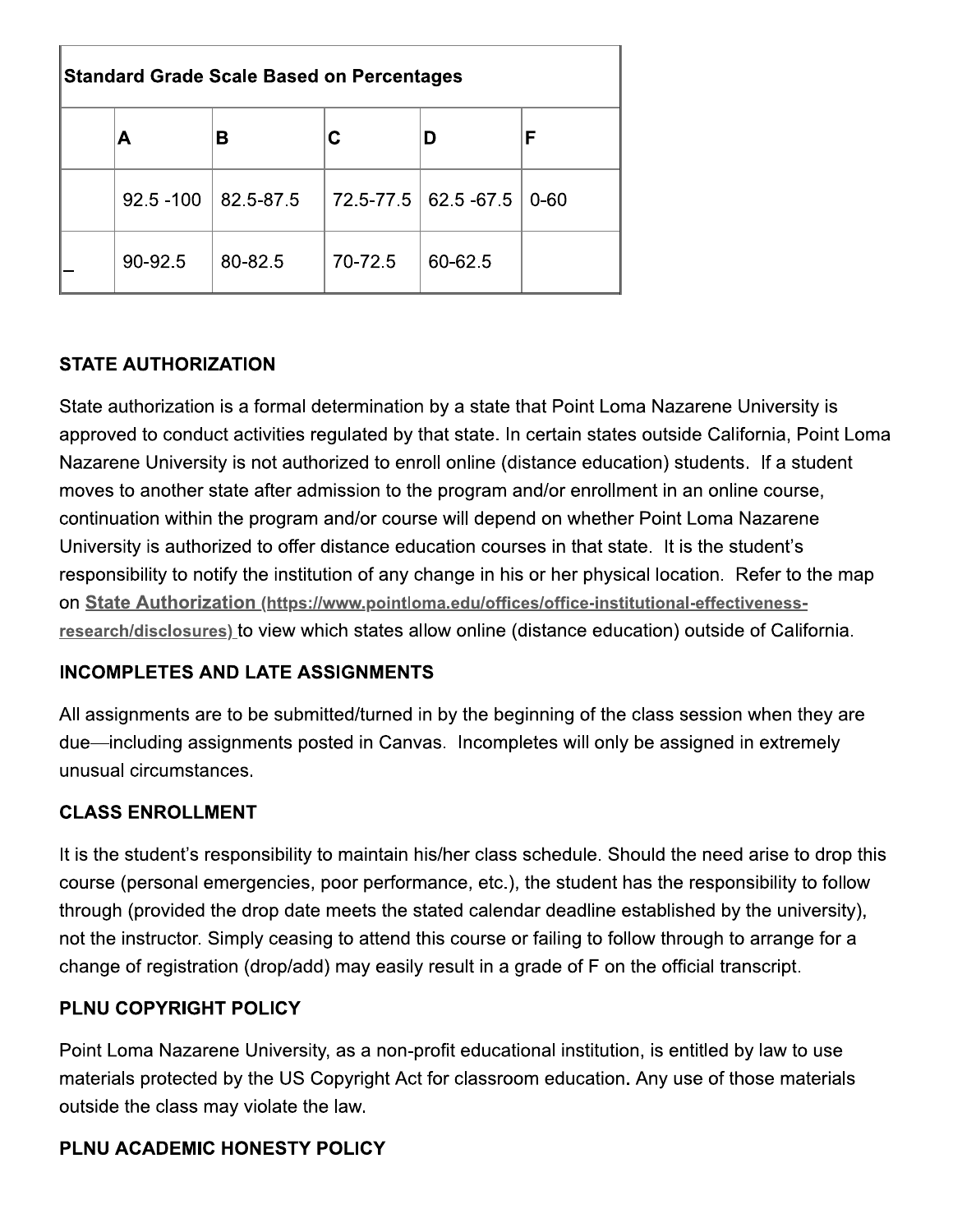Students should demonstrate academic honesty by doing original work and by giving appropriate credit to the ideas of others. Academic dishonesty is the act of presenting information, ideas, and/or concepts as one's own when in reality they are the results of another person's creativity and effort. A faculty member who believes a situation involving academic dishonesty has been detected may assign a failing grade for that assignment or examination, or, depending on the seriousness of the offense, for the course. Faculty should follow and students may appeal using the procedure in the university Catalog. See ADC Academic and General Policies

(https://catalog.pointloma.edu/content.php?catoid=48&navoid=2757#Academic Honesty) for definitions of kinds of academic dishonesty and for further policy information.

During the first week of class, you will be asked to submit an Academic Honesty Verification Statement. Submitting the statement is a requirement of this course. By submitting the Academic Honesty Verification Statement, you will be verifying all assignments completed in this course were completed by you. Carefully review the Academic Honesty Statement below.

Statement: "In submitting this form, I am verifying all the assignments in this course will be completed by me and will be my own work."

# PLNU ACADEMIC ACCOMMODATIONS POLICY

PLNU is committed to providing equal opportunity for participation in all its programs, services, and activities. Students with disabilities may request course-related accommodations by contacting the Educational Access Center (EAC), located in the Bond Academic Center (EAC@pointloma.edu or 619-849-2486). Once a student's eligibility for an accommodation has been determined, the EAC will issue an academic accommodation plan ("AP") to all faculty who teach courses in which the student is enrolled each semester.

PLNU highly recommends that students speak with their professors during the first two weeks of each semester/term about the implementation of their AP in that particular course and/or if they do not wish to utilize some or all of the elements of their AP in that course.

Students who need accommodations for a disability should contact the EAC as early as possible (i.e., ideally before the beginning of the semester) to assure appropriate accommodations can be provided. It is the student's responsibility to make the first contact with the EAC.

### **PLNU SPIRITUAL CARE**

Please be aware PLNU strives to be a place where you grow as whole persons. To this end, we provide resources for our students to encounter God and grow in their Christian faith. If students have questions, a desire to meet with the chaplain or have prayer requests you can contact the Office of Spiritual Development (https://www.pointloma.edu/offices/spiritual-development)

### PLNU ATTENDANCE AND PARTICIPATION POLICY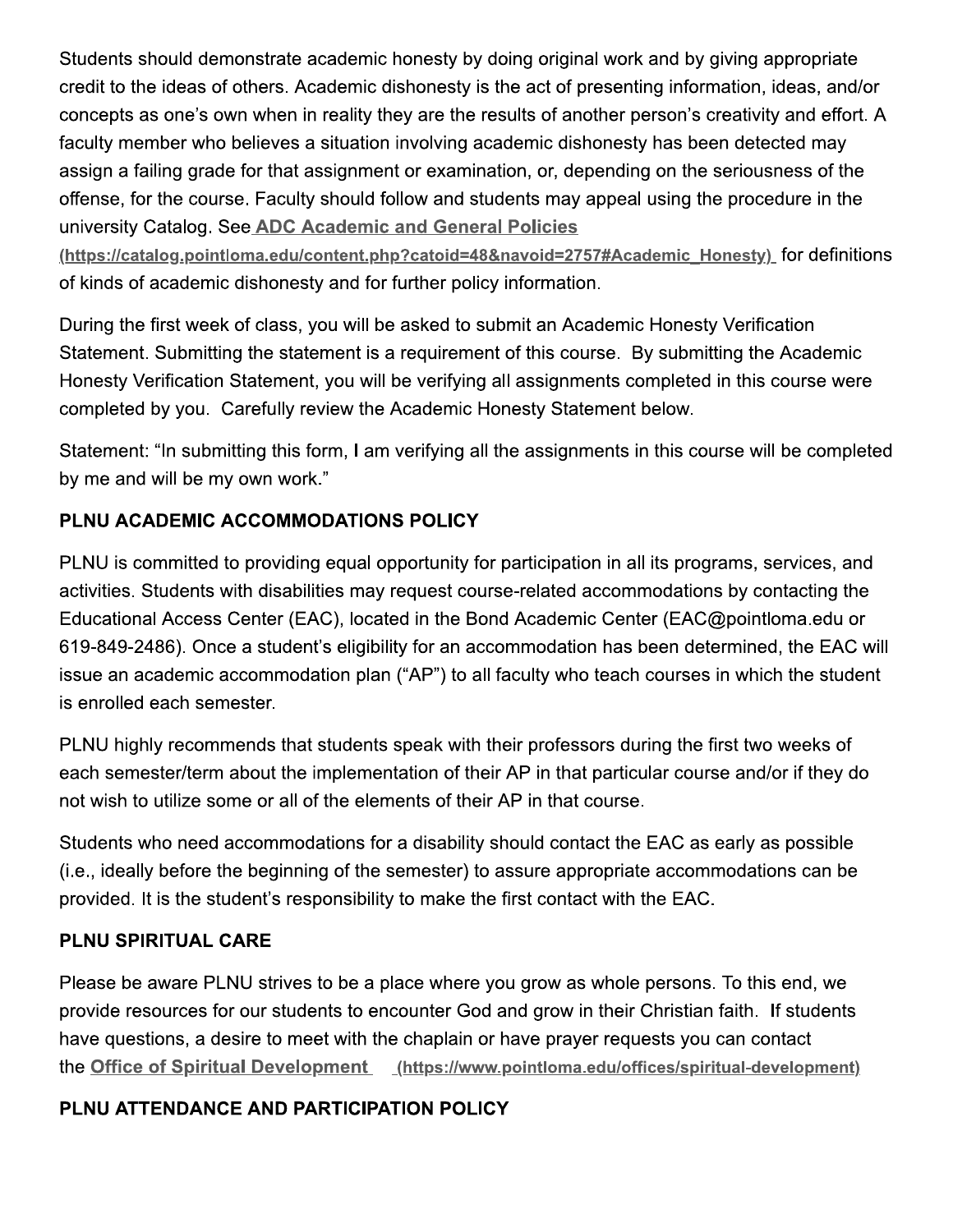Regular and punctual attendance at all **synchronous** class sessions is considered essential to optimum academic achievement. If the student is absent for more than 10 percent of class sessions  $\,$ (virtual or face-to-face), the faculty member will issue a written warning of de-enrollment. If the  $\,$ I attendance at all **synchronous** class sessio<br>
chievement. If the student is absent for more t<br>
e), the faculty member will issue a written war<br>
percent, the student may be de-enrolled with<br>
e, receive the appropriate gra e at all **synchronous** class sessions is consider the student is absent for more than 10 perdy member will issue a written warning of de-eer student may be de-enrolled without notice une appropriate grade for their work an synchronous class sessions is considered estudent is absent for more than 10 percent of de-<br>ber will issue a written warning of de-enrollment may be de-enrolled without notice until the repriate grade for their work and pa absences exceed 20 percent, the student may be de-enrolled without hotice until the university drop synchronous class sessions is considered e<br>student is absent for more than 10 percent of<br>hber will issue a written warning of de-enrollm<br>nt may be de-enrolled without notice until the<br>ropriate grade for their work and part date or, after that date, receive the appropriate grade for their work and participation. In some synchronous class sessions is considered e<br>student is absent for more than 10 percent of<br>nber will issue a written warning of de-enrollm<br>ent may be de-enrolled without notice until the<br>ropriate grade for their work and par courses, a portion of the credit nour content will be delivered **asynchronously** and attendance \ attendance at all **synchronous** class session<br>
thievement. If the student is absent for more t<br>
e), the faculty member will issue a written warr<br>
percent, the student may be de-enrolled with<br>
e, receive the appropriate gra considered essential to<br>0 percent of class sessions<br>f de-enrollment. If the<br>tice until the university drop<br>participation. In some<br>**ously** and attendance will<br>See <u>Academic Policies</u><br>Attendance)\_ in the<br>are due to universit be determined by submitting the assignments by the posted due dates. See <u>Academic Policies</u> <u>(https://catalog.pointloma.edu/content.php?catoid=46&navoid=2650#Class\_Attendance)</u>\_in the Undergraduate Academic Catalog. It absences exceed these limits but are due to university excused nealth issues, an exception will be granted. nces exceed 20 percent, the student may be of, after that date, receive the appropriate graces, a portion of the credit hour content will be termined by submitting the assignments by the statement of the credit hour conten

# PLNU USE OF TECHNOLOGY

in order to be successful in the online environment, students heed to meet the minimum technology in and system requirements; please refer to the <u>Technology and System Requirements</u> <u>(https://help.pointloma.edu/TDClient/1808/Portal/KB/ArticleDet?ID=108349) </u>information. If a student is in need of technological resources please contact <u>student-tech-request@pointioma.edu</u> (mailto:student-tech-request@pointloma.edu)

Problems with technology do not relieve students of the responsibility of participating, turning in assignments, or completing class work.